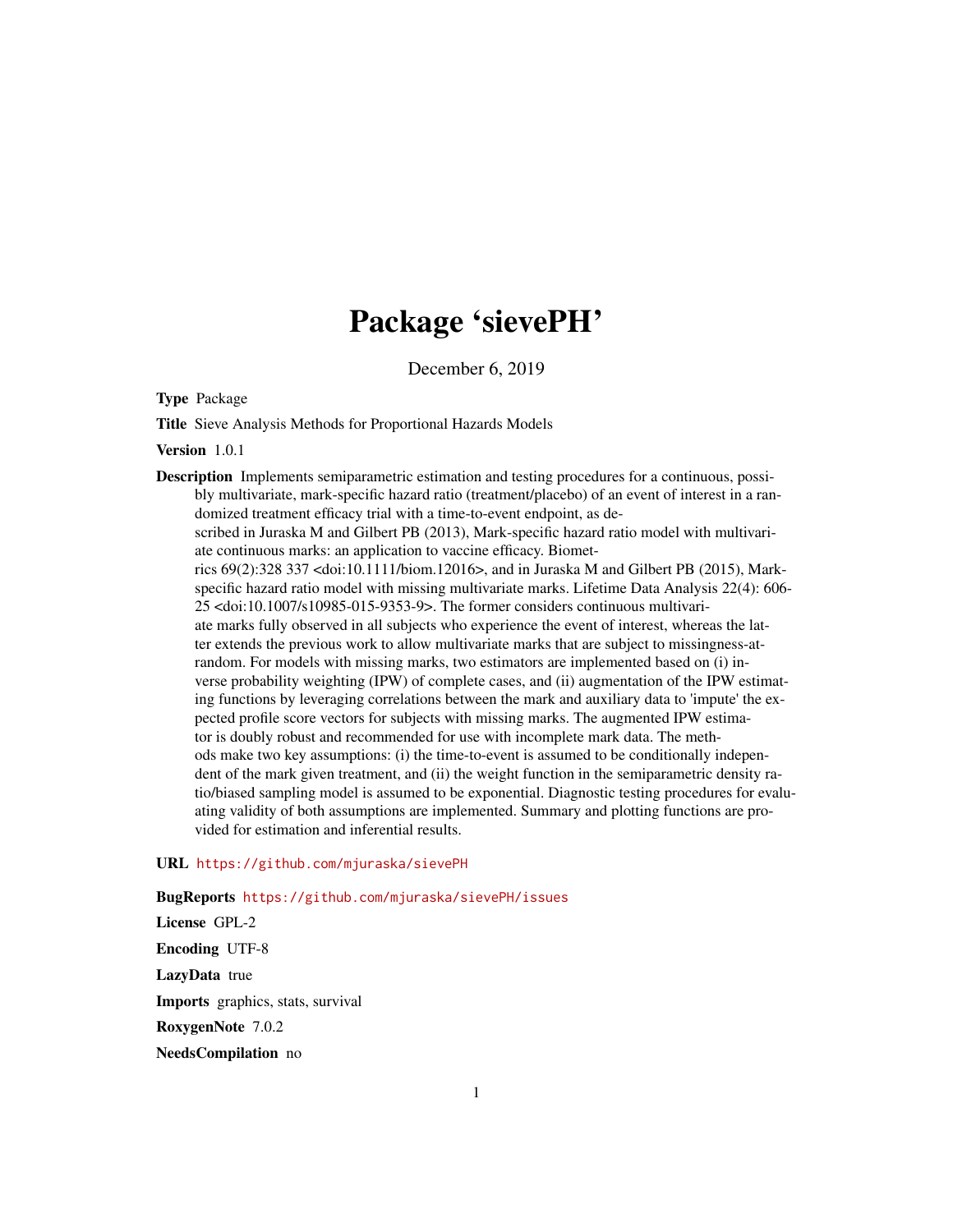<span id="page-1-0"></span>Author Michal Juraska [aut, cre], Stephanie Wu [ctb] Maintainer Michal Juraska <mjuraska@fredhutch.org> Repository CRAN Date/Publication 2019-12-06 06:10:05 UTC

## R topics documented:

| Index | -17 |  |
|-------|-----|--|

<span id="page-1-1"></span>plot.summary.sievePH *Plotting Mark-Specific Proportional Hazards Model Fits*

#### Description

plot method for class summary.sievePH. For univariate marks, it plots point and interval estimates of the mark-specific treatment effect parameter specified by contrast in [summary.sievePH](#page-10-1), and, optionally, scatter/box plots of the observed mark values by treatment. For bivariate marks, plotting is restricted to the point estimate, which is displayed as a surface. No plotting is provided for marks of higher dimensions.

#### Usage

```
## S3 method for class 'summary.sievePH'
plot(
 x,
 mark = NULL,
 tx = NULL,xlim = NULL,ylim = NULL,
  zlim = NULL,
 xtickAt = NULL,
  xtickLab = NULL,
 ytickAt = NULL,
 ytickLab = NULL,
 xlab = NULL,
 ylab = NULL,
  zlab = NULL,
```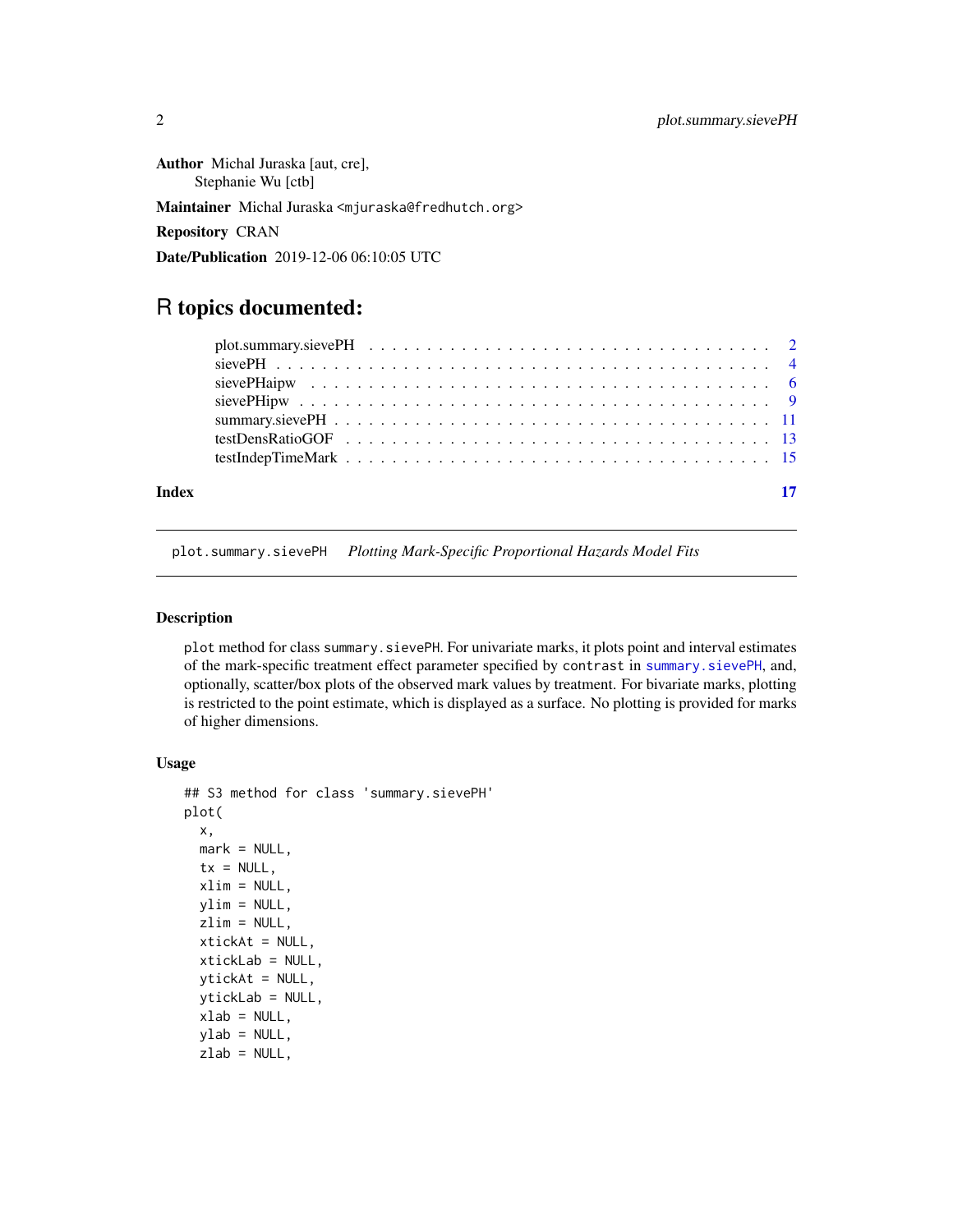```
txLab = c("Placebo", "Treatment"),
title = NULL,
...
```
#### Arguments

 $\mathcal{L}$ 

| X        | an object returned by summary. sievePH                                                                                                                                                                                       |
|----------|------------------------------------------------------------------------------------------------------------------------------------------------------------------------------------------------------------------------------|
| mark     | either a numeric vector specifying a univariate continuous mark or a data frame<br>specifying a multivariate continuous mark. For subjects with a right-censored<br>time-to-event, the value(s) in mark should be set to NA. |
| tx       | a numeric vector indicating the treatment group (1 if treatment, 0 if placebo)                                                                                                                                               |
| xlim     | a numeric vector of length 2 specifying the x-axis range (NULL by default)                                                                                                                                                   |
| ylim     | a numeric vector of length 2 specifying the y-axis range (NULL by default)                                                                                                                                                   |
| zlim     | a numeric vector of length 2 specifying the z-axis range in a 3-dimensional plot<br>(NULL by default)                                                                                                                        |
| xtickAt  | a numeric vector specifing the position of x-axis tickmarks (NULL by default)                                                                                                                                                |
| xtickLab | a numeric vector specifying labels for tickmarks listed in xtickAt. If NULL<br>(default), the labels are determined by xtickAt.                                                                                              |
| vtickAt  | a numeric vector specifing the position of y-axis tickmarks (NULL by default)                                                                                                                                                |
| vtickLab | a numeric vector specifying labels for tickmarks listed in ytickAt. If NULL<br>(default), the labels are determined by ytickAt.                                                                                              |
| xlab     | a character string specifying the x-axis label (NULL by default)                                                                                                                                                             |
| ylab     | a character string specifying the y-axis label (NULL by default)                                                                                                                                                             |
| zlab     | a character string specifying the z-axis label in a 3-dimensional plot (NULL by<br>default)                                                                                                                                  |
| txLab    | a character vector of length 2 specifying the placebo and treatment labels (in this<br>order). The default labels are placebo and treatment.                                                                                 |
| title    | a character string specifying the plot title (NULL by default)                                                                                                                                                               |
| $\cdots$ | other arguments to be passed to plotting functions                                                                                                                                                                           |

### Details

For bivariate marks, markGrid in [summary.sievePH](#page-10-1) must have equally spaced values for each component.

#### Value

None. The function is called solely for plot generation.

### See Also

[sievePH](#page-3-1), [sievePHipw](#page-8-1), [sievePHaipw](#page-5-1) and [summary.sievePH](#page-10-1)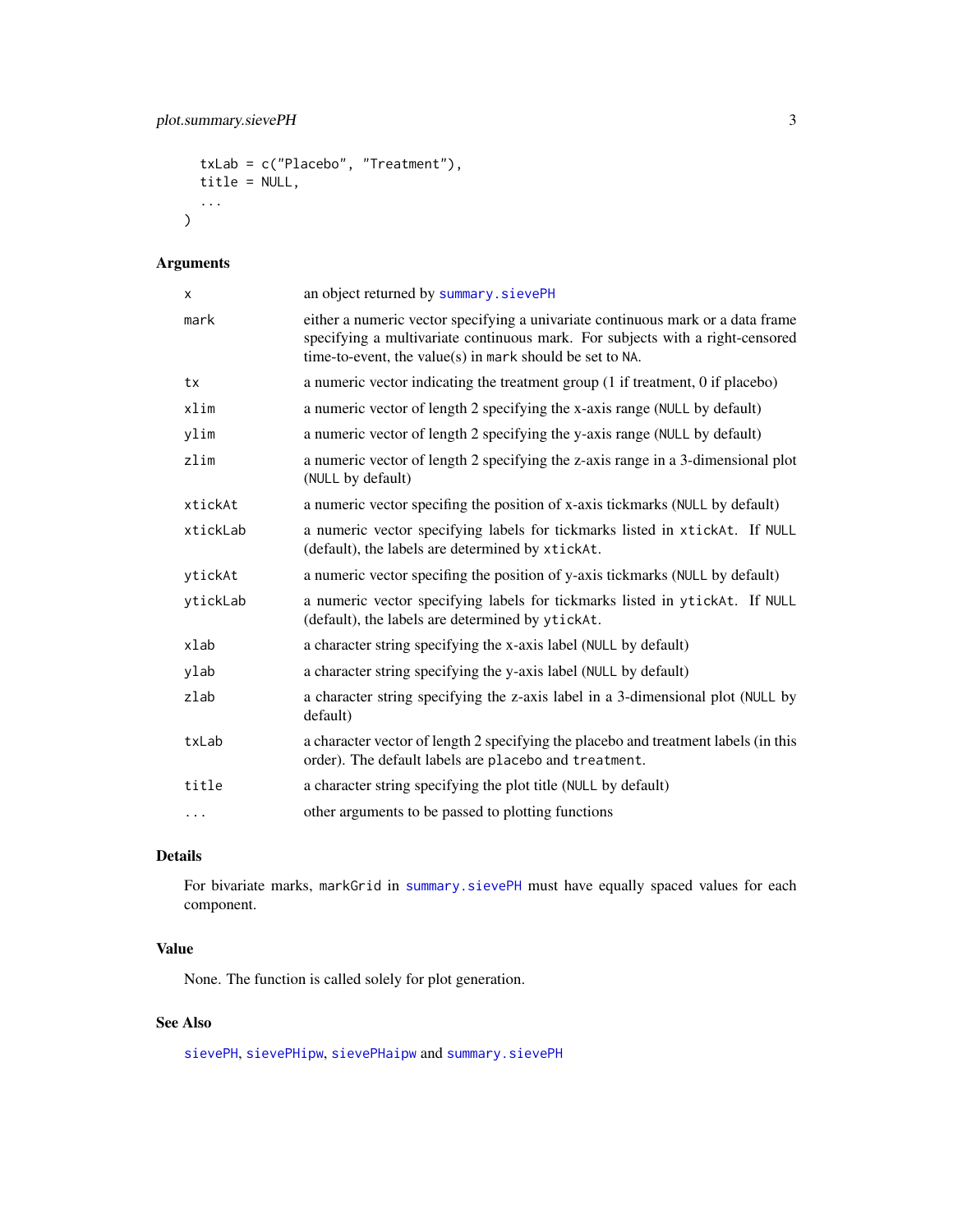#### Examples

```
n < -500tx \leq rep(0:1, each=n/2)
tm < -c(rexp(n/2, 0.2), rexp(n/2, 0.2 * exp(-0.4)))
cens <- runif(n, 0, 15)
eventTime <- pmin(tm, cens, 3)
eventInd <- as.numeric(tm <= pmin(cens, 3))
mark <- ifelse(eventInd==1, c(rbeta(n/2, 2, 5), rbeta(n/2, 2, 2)), NA)
markRng <- range(mark, na.rm=TRUE)
# fit a model with a univariate mark
fit <- sievePH(eventTime, eventInd, mark, tx)
sfit <- summary(fit, markGrid=seq(markRng[1], markRng[2], length.out=10))
plot(sfit, mark, tx)
```
<span id="page-3-1"></span>sievePH *Semiparametric Estimation of Coefficients in a Mark-Specific Proportional Hazards Model with a Multivariate Continuous Mark, Fully Observed in All Failures*

#### **Description**

sievePH implements the semiparametric estimation method of Juraska and Gilbert (2013) for the multivariate mark- specific hazard ratio in the competing risks failure time analysis framework. It employs (i) the semiparametric method of maximum profile likelihood estimation in the treatmentto-placebo mark density ratio model (Qin, 1998) and (ii) the ordinary method of maximum partial likelihood estimation of the overall log hazard ratio in the Cox model. sievePH requires that the multivariate mark data are fully observed in all failures.

#### Usage

```
sievePH(eventTime, eventInd, mark, tx)
```
#### Arguments

| eventTime | a numeric vector specifying the observed right-censored time to the event of<br>interest                                                                                                                                                                                                |
|-----------|-----------------------------------------------------------------------------------------------------------------------------------------------------------------------------------------------------------------------------------------------------------------------------------------|
| eventInd  | a numeric vector indicating the event of interest (1 if event, 0 if right-censored)                                                                                                                                                                                                     |
| mark      | either a numeric vector specifying a univariate continuous mark or a data frame<br>specifying a multivariate continuous mark. No missing values are permitted for<br>subjects with event Ind = 1. For subjects with event Ind = $\theta$ , the value(s) in<br>mark should be set to NA. |
| tx        | a numeric vector indicating the treatment group (1 if treatment, 0 if placebo)                                                                                                                                                                                                          |

<span id="page-3-0"></span>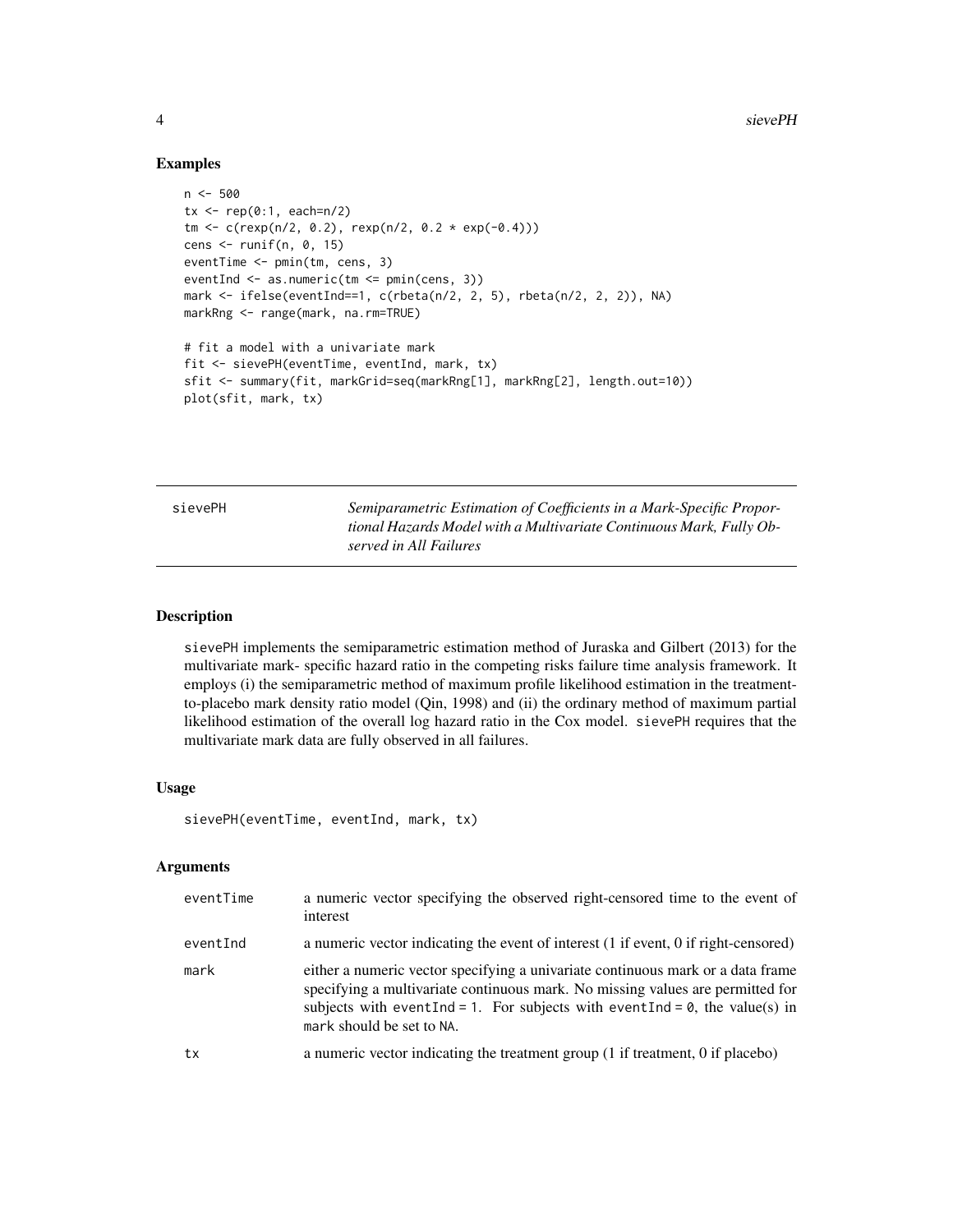#### <span id="page-4-0"></span>sievePH 5

#### Details

sievePH considers data from a randomized placebo-controlled treatment efficacy trial with a timeto-event endpoint. The parameter of interest, the mark-specific hazard ratio, is the ratio (treatment/placebo) of the conditional mark-specific hazard functions. It factors as the product of the mark density ratio (treatment/placebo) and the ordinary marginal hazard function ignoring mark data. The mark density ratio is estimated using the method of Qin (1998), while the marginal hazard ratio is estimated using coxph() in the survival package. Both estimators are consistent and asymptotically normal. The joint asymptotic distribution of the estimators is detailed in Juraska and Gilbert (2013).

#### Value

An object of class sievePH which can be processed by [summary.sievePH](#page-10-1) to obtain or print a summary of the results. An object of class sievePH is a list containing the following components:

- DRcoef: a numeric vector of estimates of coefficients  $\phi$  in the weight function  $g(v, \phi)$  in the density ratio model
- DR1ambda: an estimate of the Lagrange multiplier in the profile score functions for  $\phi$  (that arises by profiling out the nuisance parameter)
- DRconverged: a logical value indicating whether the estimation procedure in the density ratio model converged
- logHR: an estimate of the marginal log hazard ratio from coxph() in the survival package
- cov: the estimated joint covariance matrix of DRcoef and logHR
- coxphFit: an object returned by the call of coxph()
- nPlaEvents: the number of events observed in the placebo group
- nTxEvents: the number of events observed in the treatment group
- mark: the input object
- tx: the input object

#### References

Juraska, M. and Gilbert, P. B. (2013), Mark-specific hazard ratio model with multivariate continuous marks: an application to vaccine efficacy. *Biometrics* 69(2):328–337.

Qin, J. (1998), Inferences for case-control and semiparametric two-sample density ratio models. *Biometrika* 85, 619–630.

#### See Also

[summary.sievePH](#page-10-1), [plot.summary.sievePH](#page-1-1), [testIndepTimeMark](#page-14-1) and [testDensRatioGOF](#page-12-1)

#### Examples

```
n < -500tx < - rep(0:1, each=n/2)tm < -c(rexp(n/2, 0.2), rexp(n/2, 0.2 * exp(-0.4)))
cens \le runif(n, 0, 15)
```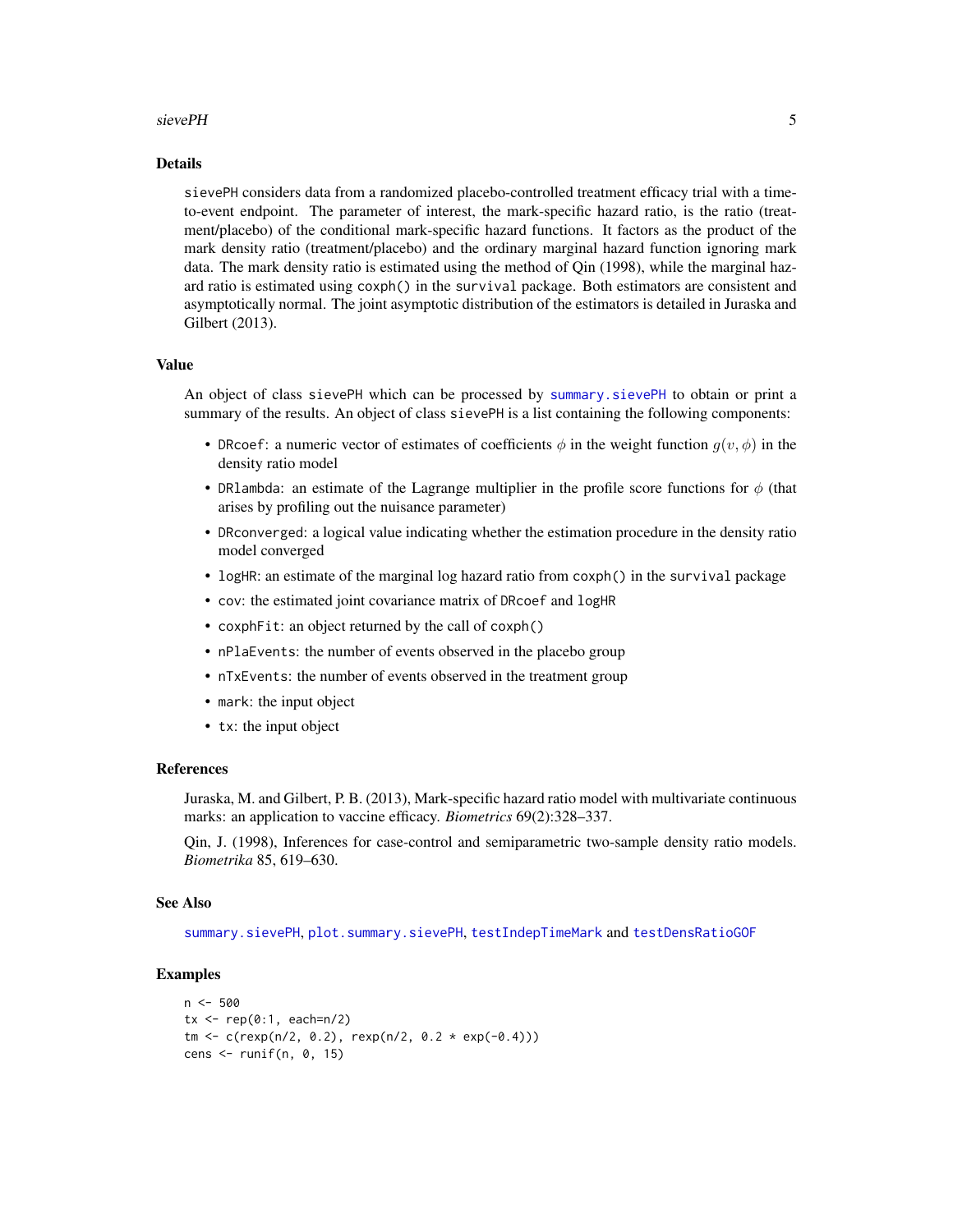```
eventTime <- pmin(tm, cens, 3)
eventInd <- as.numeric(tm <= pmin(cens, 3))
mark1 <- ifelse(eventInd==1, c(rbeta(n/2, 2, 5), rbeta(n/2, 2, 2)), NA)
mark2 <- ifelse(eventInd==1, c(rbeta(n/2, 1, 3), rbeta(n/2, 5, 1)), NA)
# fit a model with a univariate mark
fit <- sievePH(eventTime, eventInd, mark1, tx)
# fit a model with a bivariate mark
fit <- sievePH(eventTime, eventInd, data.frame(mark1, mark2), tx)
```
<span id="page-5-1"></span>sievePHaipw *Semiparametric Augmented Inverse Probability Weighted Complete-Case Estimation of Coefficients in a Mark-Specific Proportional Hazards Model with a Multivariate Continuous Mark, Missing-at-Random in Some Failures*

#### **Description**

sievePHaipw implements the semiparametric augmented inverse probability weighted (AIPW) complete-case estimation method of Juraska and Gilbert (2015) for the multivariate mark- specific hazard ratio, with the mark subject to missingness at random. It extends Juraska and Gilbert (2013) by (i) weighting complete cases (i.e., subjects with complete marks) by the inverse of their estimated probabilities given auxiliary covariates and/or treatment, and (ii) adding an augmentation term (the conditional expected profile score given auxiliary covariates and/or treatment) to the IPW estimating equations in the density ratio model for increased efficiency and robustness to mis-specification of the missingness model (Robins et al., 1994). The probabilities of observing the mark are estimated by fitting a logistic regression model with a user-specified linear predictor. The mean profile score vector (the augmentation term) in the density ratio model is estimated by fitting a linear regression model with a user-specified linear predictor. Coefficients in the treatment-to-placebo mark density ratio model (Qin, 1998) are estimated by solving the AIPW estimating equations. The ordinary method of maximum partial likelihood estimation is employed for estimating the overall log hazard ratio in the Cox model.

#### Usage

```
sievePHaipw(
  eventTime,
  eventInd,
  mark,
  tx,
  aux = NULL,formulaMiss,
  formulaScore
)
```
<span id="page-5-0"></span>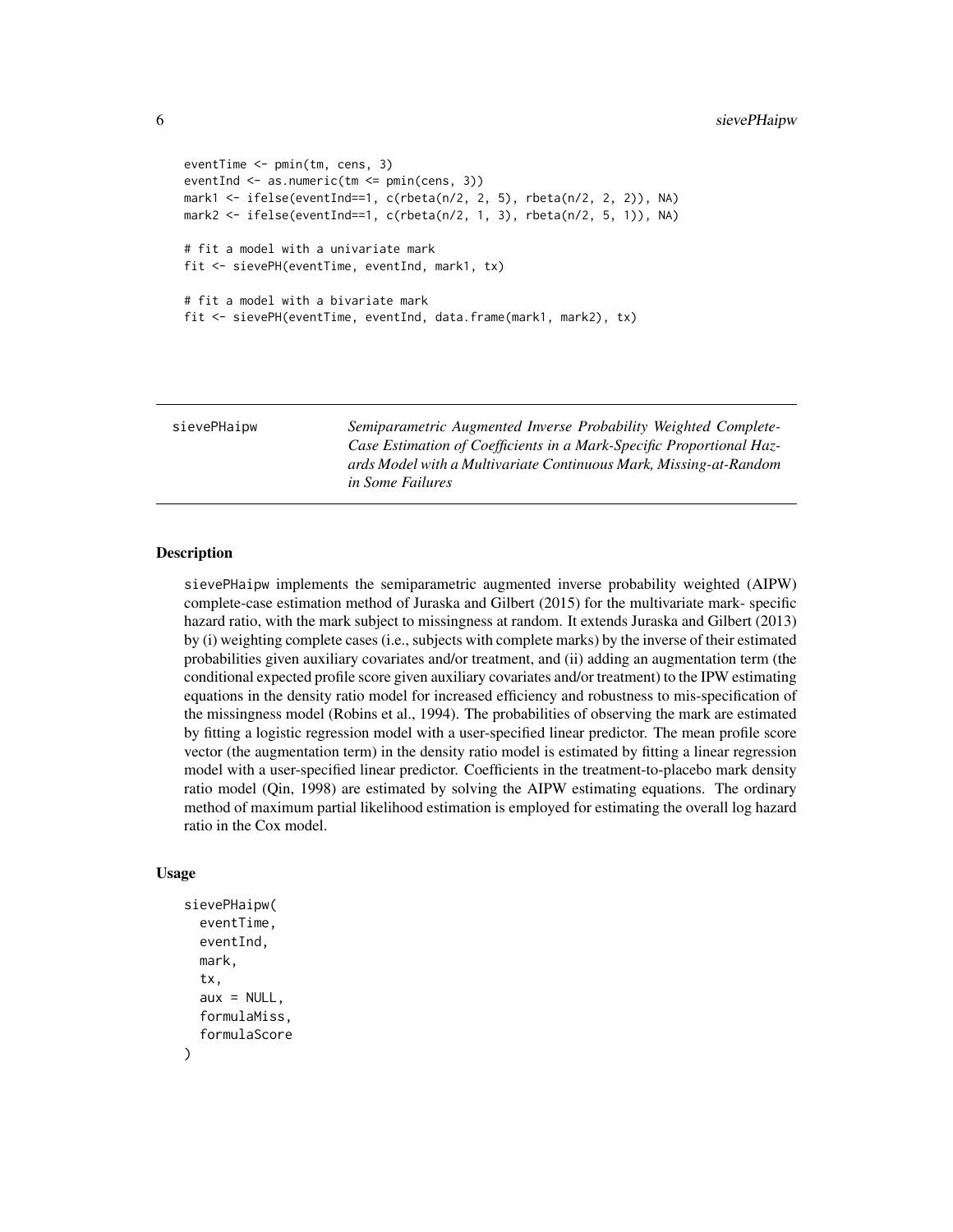#### <span id="page-6-0"></span>sievePHaipw 7

#### **Arguments**

| eventTime    | a numeric vector specifying the observed right-censored event time                                                                                                                                                                                                                                                                                                      |
|--------------|-------------------------------------------------------------------------------------------------------------------------------------------------------------------------------------------------------------------------------------------------------------------------------------------------------------------------------------------------------------------------|
| eventInd     | a numeric vector indicating the event of interest (1 if event, 0 if right-censored)                                                                                                                                                                                                                                                                                     |
| mark         | either a numeric vector specifying a univariate continuous mark or a data frame<br>specifying a multivariate continuous mark subject to missingness at random.<br>Missing mark values should be set to NA. For subjects with event $Ind = 0$ , the<br>value(s) in mark should also be set to NA.                                                                        |
| tx           | a numeric vector indicating the treatment group (1 if treatment, 0 if placebo)                                                                                                                                                                                                                                                                                          |
| aux          | a data frame specifying auxiliary covariates predictive of the probability of ob-<br>serving the mark. The mark missingness model only requires that the auxiliary<br>covariates be observed in subjects who experienced the event of interest. For<br>subjects with event Ind = $\theta$ , the value(s) in aux may be set to NA.                                       |
| formulaMiss  | a one-sided formula object specifying (on the right side of the $\sim$ operator) the<br>linear predictor in the logistic regression model used for predicting the probabil-<br>ity of observing the mark. All terms in the formula except tx must be evaluable<br>in the data frame aux.                                                                                |
| formulaScore | a one-sided formula object specifying (on the right side of the $\sim$ operator) the<br>linear predictor in the linear regression model used for predicting the expected<br>profile score vector (the augmentation term) in the AIPW estimating equations<br>in the density ratio model. All terms in the formula except tx must be evaluable<br>in the data frame aux. |

#### Details

sievePHaipw considers data from a randomized placebo-controlled treatment efficacy trial with a time-to-event endpoint. The parameter of interest, the mark-specific hazard ratio, is the ratio (treatment/placebo) of the conditional mark-specific hazard functions. It factors as the product of the mark density ratio (treatment/placebo) and the ordinary marginal hazard function ignoring mark data. The mark density ratio is estimated using the AIPW complete-case estimation method, following Robins et al. (1994) and extending Qin (1998), and the marginal hazard ratio is estimated using coxph() in the survival package. The asymptotic properties of the AIPW complete-case estimator are detailed in Juraska and Gilbert (2015).

#### Value

An object of class sievePH which can be processed by [summary.sievePH](#page-10-1) to obtain or print a summary of the results. An object of class sievePH is a list containing the following components:

- DRcoef: a numeric vector of estimates of coefficients  $\phi$  in the weight function  $g(v, \phi)$  in the density ratio model
- DRlambda: an estimate of the Lagrange multiplier in the profile score functions for  $\phi$  (that arises by profiling out the nuisance parameter)
- DRconverged: a logical value indicating whether the estimation procedure in the density ratio model converged
- logHR: an estimate of the marginal log hazard ratio from coxph() in the survival package
- cov: the estimated joint covariance matrix of DRcoef and logHR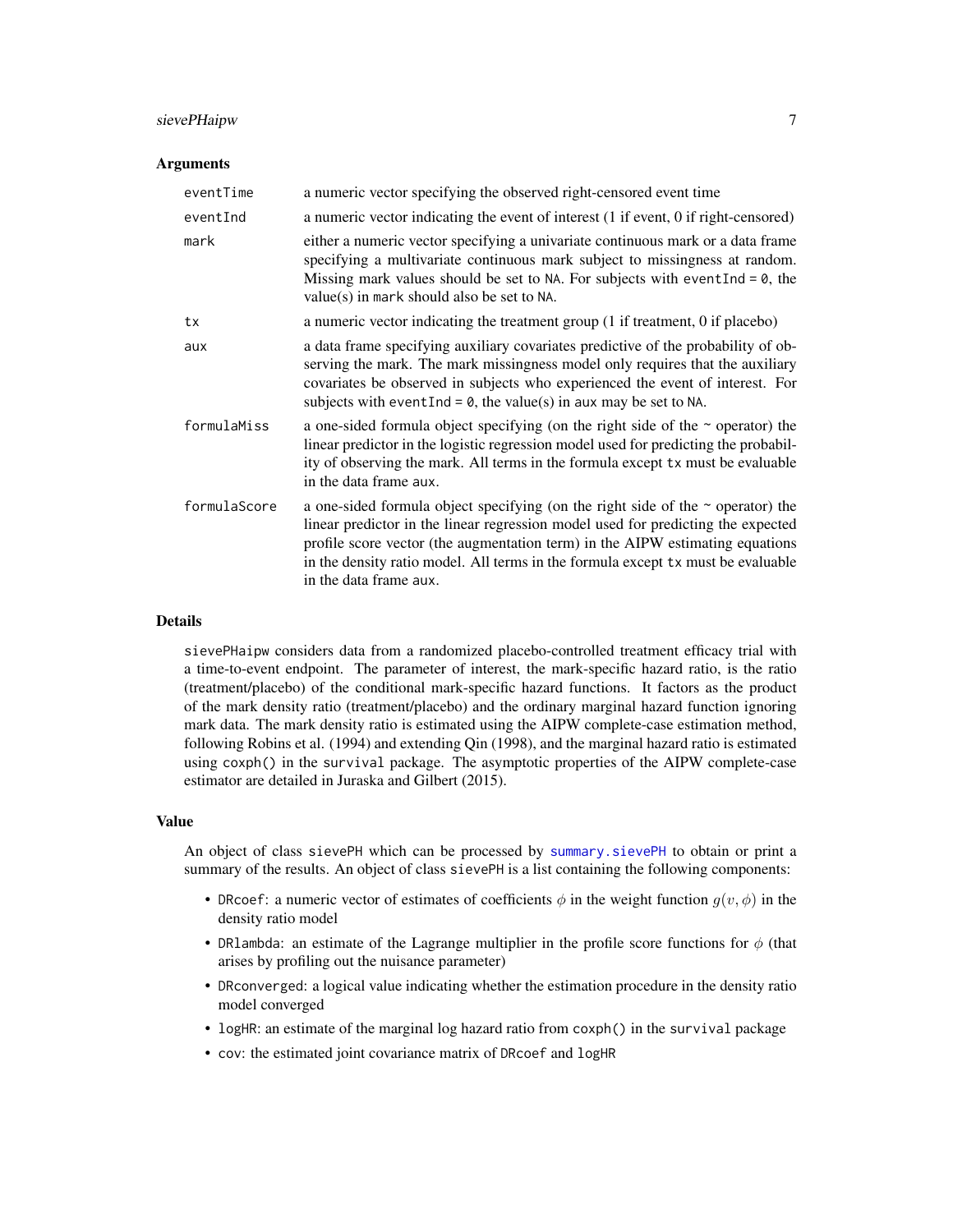- <span id="page-7-0"></span>• coxphFit: an object returned by the call of coxph()
- nPlaEvents: the number of events observed in the placebo group
- nTxEvents: the number of events observed in the treatment group
- mark: the input object
- tx: the input object

#### References

Juraska, M., and Gilbert, P. B. (2015), Mark-specific hazard ratio model with missing multivariate marks. *Lifetime Data Analysis* 22(4): 606-25.

Juraska, M. and Gilbert, P. B. (2013), Mark-specific hazard ratio model with multivariate continuous marks: an application to vaccine efficacy. *Biometrics* 69(2):328-337.

Qin, J. (1998), Inferences for case-control and semiparametric two-sample density ratio models. *Biometrika* 85, 619-630.

Robins, J. M., Rotnitzky, A., and Zhao, L. P. (1994), Estimation of regression coefficients when some regressors are not always observed. *Journal of the American Statistical Association* 89(427): 846-866.

#### See Also

[summary.sievePH](#page-10-1), [plot.summary.sievePH](#page-1-1), [testIndepTimeMark](#page-14-1) and [testDensRatioGOF](#page-12-1)

#### Examples

```
n < -500tx < - rep(0:1, each=n / 2)tm < -c(rexp(n / 2, 0.2), rexp(n / 2, 0.2 * exp(-0.4)))
cens \le- runif(n, 0, 15)
eventTime <- pmin(tm, cens, 3)
eventInd <- as.numeric(tm <= pmin(cens, 3))
mark1 <- ifelse(eventInd==1, c(rbeta(n / 2, 2, 5), rbeta(n / 2, 2, 2)), NA)
mark2 \le ifelse(eventInd==1, c(rbeta(n / 2, 1, 3), rbeta(n / 2, 5, 1)), NA)
# a continuous auxiliary covariate
A <- (mark1 + 0.4 * runif(n)) / 1.4linPred \leftarrow -0.8 + 0.4 \times tx + 0.8 \times Aprobs <- exp(linPred) / (1 + exp(linPred))
R <- rep(NA, length(probs))
while (sum(R, na.rm=TRUE) < 10){
  R[eventInd==1] <- sapply(probs[eventInd==1], function(p){ rbinom(1, 1, p) })
}
# produce missing-at-random marks
mark1[eventInd==1] <- ifelse(R[eventInd==1]==1, mark1[eventInd==1], NA)
mark2[eventInd==1] <- ifelse(R[eventInd==1]==1, mark2[eventInd==1], NA)
# fit a model with a bivariate mark
fit <- sievePHaipw(eventTime, eventInd, mark=data.frame(mark1, mark2), tx,
```
aux=data.frame(A), formulaMiss=  $\sim$  tx  $\star$  A, formulaScore=  $\sim$  tx  $\star$  A + I(A^2))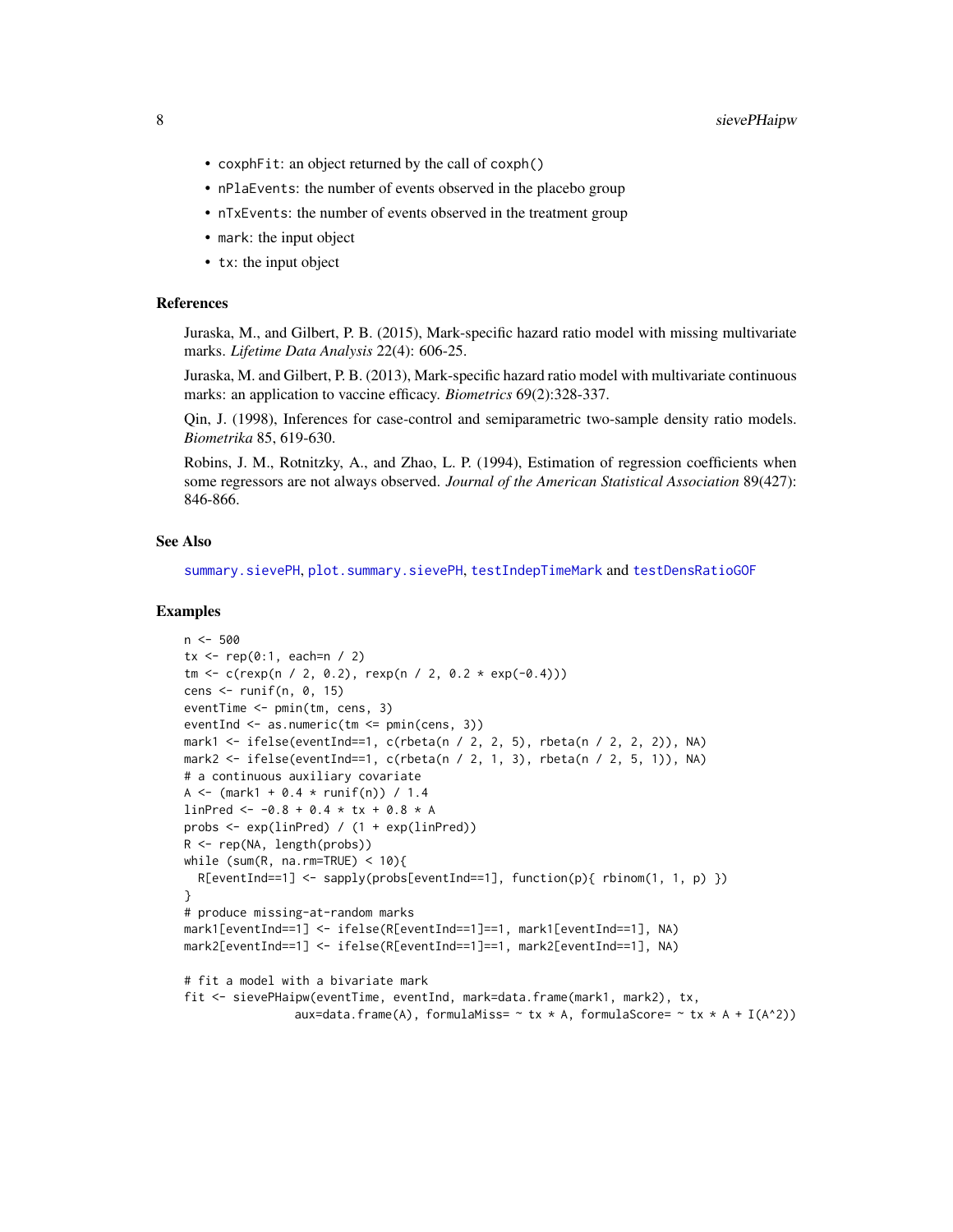<span id="page-8-1"></span><span id="page-8-0"></span>sievePHipw *Semiparametric Inverse Probability Weighted Complete-Case Estimation of Coefficients in a Mark-Specific Proportional Hazards Model with a Multivariate Continuous Mark, Missing-at-Random in Some Failures*

#### Description

sievePHipw implements the semiparametric inverse probability weighted (IPW) complete-case estimation method of Juraska and Gilbert (2015) for the multivariate mark- specific hazard ratio, with the mark subject to missingness at random. It extends Juraska and Gilbert (2013) by weighting complete cases by the inverse of their estimated probabilities given auxiliary covariates and/or treatment. The probabilities are estimated by fitting a logistic regression model with a user-specified linear predictor. Coefficients in the treatment-to-placebo mark density ratio model (Qin, 1998) are estimated by solving the IPW estimating equations. The ordinary method of maximum partial likelihood estimation is employed for estimating the overall log hazard ratio in the Cox model.

#### Usage

sievePHipw(eventTime, eventInd, mark, tx, aux = NULL, formulaMiss)

#### Arguments

| eventTime   | a numeric vector specifying the observed right-censored event time                                                                                                                                                                                                                                                           |
|-------------|------------------------------------------------------------------------------------------------------------------------------------------------------------------------------------------------------------------------------------------------------------------------------------------------------------------------------|
| eventInd    | a numeric vector indicating the event of interest (1 if event, 0 if right-censored)                                                                                                                                                                                                                                          |
| mark        | either a numeric vector specifying a univariate continuous mark or a data frame<br>specifying a multivariate continuous mark subject to missingness at random.<br>Missing mark values should be set to NA. For subjects with event Ind = $\theta$ , the<br>$value(s)$ in mark should also be set to NA.                      |
| tx          | a numeric vector indicating the treatment group (1 if treatment, 0 if placebo)                                                                                                                                                                                                                                               |
| aux         | a data frame specifying auxiliary covariates predictive of the probability of ob-<br>serving the mark. The mark missingness model only requires that the auxiliary<br>covariates be observed in subjects who experienced the event of interest. For<br>subjects with event $Ind = 0$ , the value(s) in aux may be set to NA. |
| formulaMiss | a one-sided formula object specifying (on the right side of the $\sim$ operator) the<br>linear predictor in the logistic regression model used for predicting the probabil-<br>ity of observing the mark. All terms in the formula except tx must be evaluable<br>in the data frame aux.                                     |

#### Details

sievePHipw considers data from a randomized placebo-controlled treatment efficacy trial with a time-to-event endpoint. The parameter of interest, the mark-specific hazard ratio, is the ratio (treatment/placebo) of the conditional mark-specific hazard functions. It factors as the product of the mark density ratio (treatment/placebo) and the ordinary marginal hazard function ignoring mark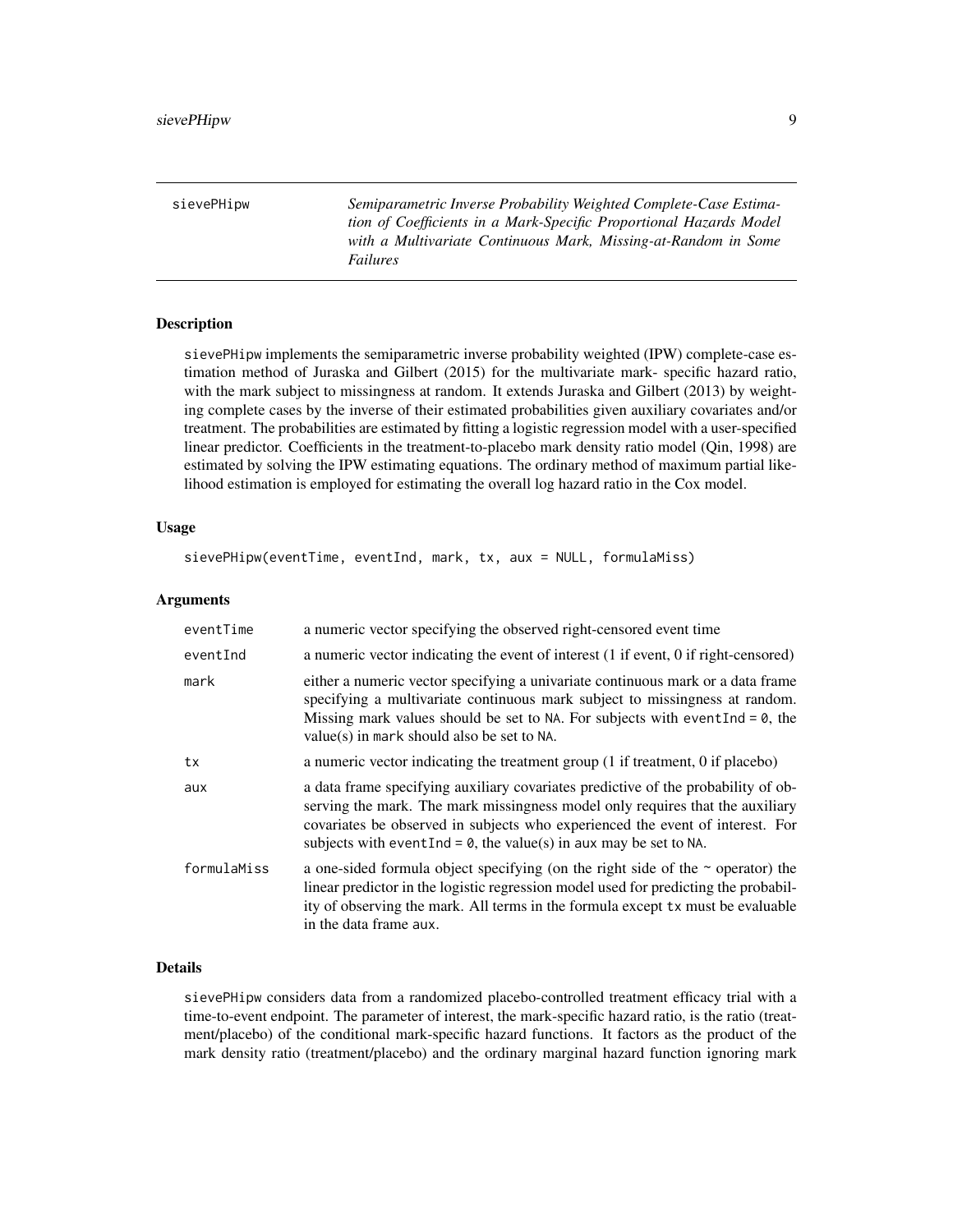<span id="page-9-0"></span>data. The mark density ratio is estimated using the IPW complete-case estimation method, extending Qin (1998), and the marginal hazard ratio is estimated using coxph() in the survival package. The asymptotic properties of the IPW complete-case estimator are detailed in Juraska and Gilbert (2015).

#### Value

An object of class sievePH which can be processed by [summary.sievePH](#page-10-1) to obtain or print a summary of the results. An object of class sievePH is a list containing the following components:

- DRcoef: a numeric vector of estimates of coefficients  $\phi$  in the weight function  $g(v, \phi)$  in the density ratio model
- DR1ambda: an estimate of the Lagrange multiplier in the profile score functions for  $\phi$  (that arises by profiling out the nuisance parameter)
- DRconverged: a logical value indicating whether the estimation procedure in the density ratio model converged
- logHR: an estimate of the marginal log hazard ratio from coxph() in the survival package
- cov: the estimated joint covariance matrix of DRcoef and logHR
- coxphFit: an object returned by the call of coxph()
- nPlaEvents: the number of events observed in the placebo group
- nTxEvents: the number of events observed in the treatment group
- mark: the input object
- tx: the input object

#### References

Juraska, M., and Gilbert, P. B. (2015), Mark-specific hazard ratio model with missing multivariate marks. *Lifetime Data Analysis* 22(4): 606-25.

Juraska, M. and Gilbert, P. B. (2013), Mark-specific hazard ratio model with multivariate continuous marks: an application to vaccine efficacy. *Biometrics* 69(2):328-337.

Qin, J. (1998), Inferences for case-control and semiparametric two-sample density ratio models. *Biometrika* 85, 619-630.

#### See Also

[summary.sievePH](#page-10-1), [plot.summary.sievePH](#page-1-1), [testIndepTimeMark](#page-14-1) and [testDensRatioGOF](#page-12-1)

#### Examples

```
n < -500tx < - rep(0:1, each=n / 2)tm < -c(rexp(n / 2, 0.2), rexp(n / 2, 0.2 * exp(-0.4)))
cens \le runif(n, 0, 15)
eventTime <- pmin(tm, cens, 3)
eventInd <- as.numeric(tm <= pmin(cens, 3))
mark1 <- ifelse(eventInd==1, c(rbeta(n / 2, 2, 5), rbeta(n / 2, 2, 2)), NA)
mark2 \le ifelse(eventInd==1, c(rbeta(n / 2, 1, 3), rbeta(n / 2, 5, 1)), NA)
```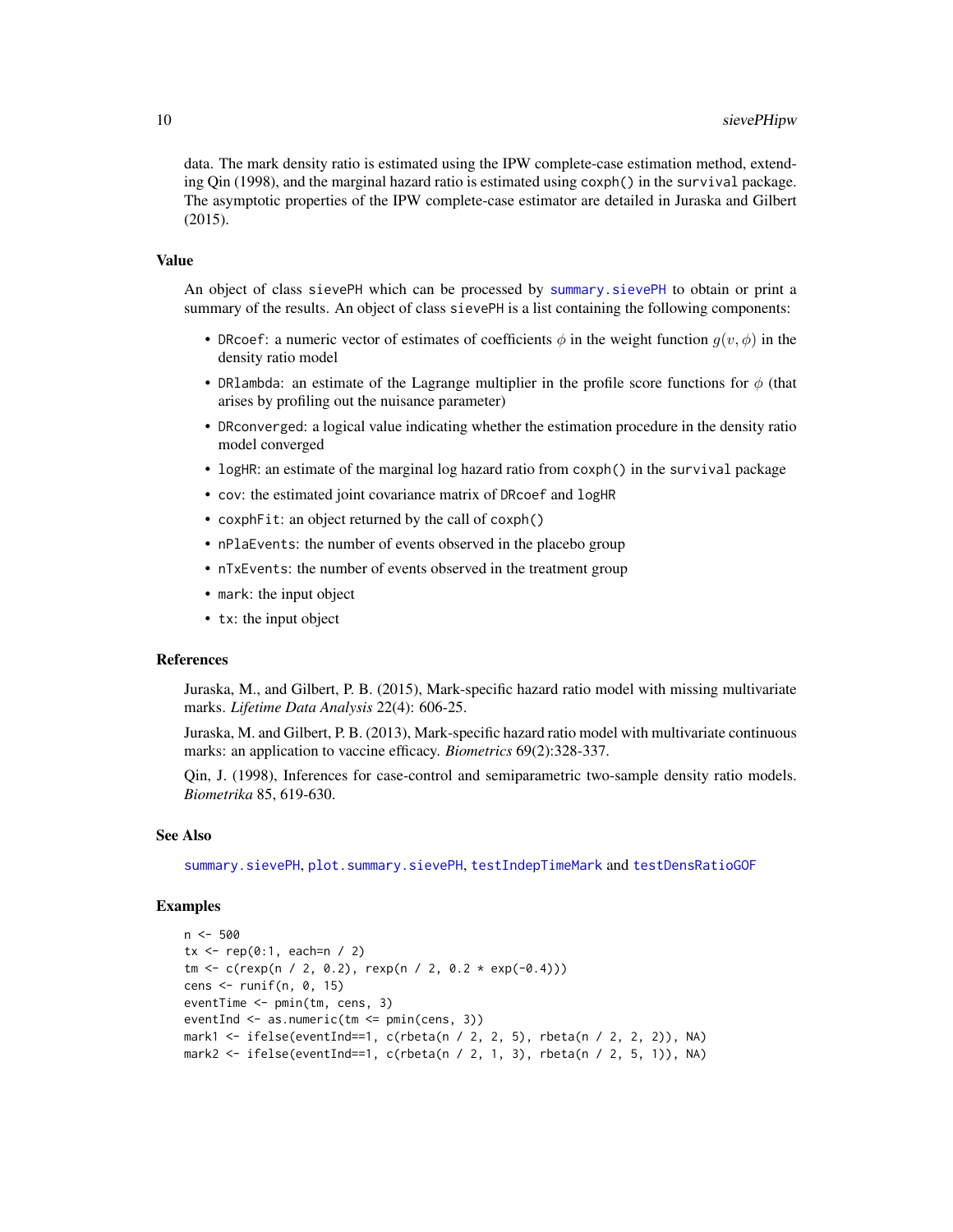#### <span id="page-10-0"></span>summary.sievePH 11

```
# a continuous auxiliary covariate
A <- (mark1 + 0.4 * runif(n)) / 1.4
linPred <- -0.8 + 0.4 * tx + 0.8 * A
probs <- exp(linPred) / (1 + exp(linPred))
R <- rep(NA, length(probs))
while (sum(R, na.rm=TRUE) < 10){
  R[eventInd==1] <- sapply(probs[eventInd==1], function(p){ rbinom(1, 1, p) })
}
# produce missing-at-random marks
mark1[eventInd==1] <- ifelse(R[eventInd==1]==1, mark1[eventInd==1], NA)
mark2[eventInd==1] <- ifelse(R[eventInd==1]==1, mark2[eventInd==1], NA)
# fit a model with a bivariate mark
fit <- sievePHipw(eventTime, eventInd, mark=data.frame(mark1, mark2), tx,
                  aux=data.frame(A), formulaMiss= \sim tx \star A)
```
<span id="page-10-1"></span>summary.sievePH *Summarizing Mark-Specific Proportional Hazards Model Fits*

#### Description

summary method for an object of class sievePH.

#### Usage

```
## S3 method for class 'sievePH'
summary(
 object,
 markGrid,
 contrast = c("te", "hr", "loghr"),sieveAlternative = c("twoSided", "oneSided"),
 confLevel = 0.95,
  ...
\mathcal{L}## S3 method for class 'summary.sievePH'
```

```
print(x, digits = 4, ...)
```
#### Arguments

| object   | an object of class sievePH, usually a result of a call to sievePH                                                                                                                                                                                                                                                         |
|----------|---------------------------------------------------------------------------------------------------------------------------------------------------------------------------------------------------------------------------------------------------------------------------------------------------------------------------|
| markGrid | a matrix specifying a grid of multivariate mark values, where rows correspond<br>to different values on the (multivariate) grid and columns correspond to compo-<br>nents of the mark. A numeric vector is allowed for univariate marks. The point<br>and interval estimates of the contrast are calculated on this grid. |
| contrast | a character string specifying the treatment effect parameter of interest. The de-<br>fault value is "te" (treatment efficacy); other options are "hr" (hazard ratio)<br>and "loghr" (log hazard ratio).                                                                                                                   |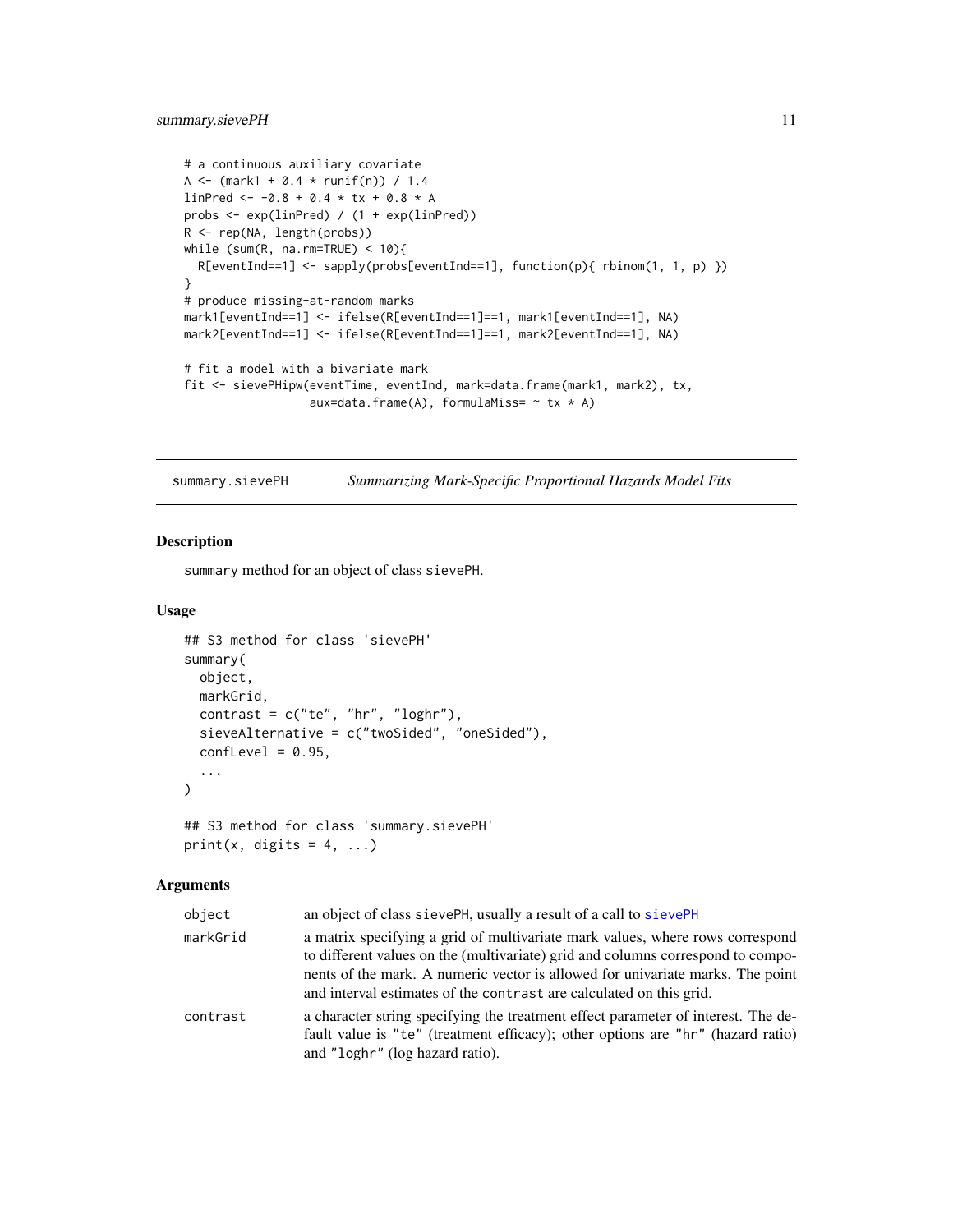| sieveAlternative |                                                                                                                                                                                                                                           |
|------------------|-------------------------------------------------------------------------------------------------------------------------------------------------------------------------------------------------------------------------------------------|
|                  | a character string specifying the alternative hypothesis for the sieve tests, which<br>can be either "two Sided" (default) or, in case of a univariate mark, "one Sided".<br>The one-sided option is unavailable for a multivariate mark. |
| confLevel        | the confidence level (0.95 by default) of reported confidence intervals                                                                                                                                                                   |
| $\cdot$          | further arguments passed to or from other methods                                                                                                                                                                                         |
| $\mathsf{x}$     | an object of class summary. sievePH, usually a result of a call to summary. sievePH                                                                                                                                                       |
| digits           | the number of significant digits to use when printing (4 by default)                                                                                                                                                                      |

#### Details

print.summary.sievePH prints a formatted summary of results. Inference about coefficients in the mark-specific proportional hazards model is tabulated. Additionally, a summary is generated from the likelihood-ratio and Wald tests of two relevant null hypotheses: (1)  $\{H_0: HR(v) = 1\}$ for all v), and (2)  $\{H_0 : HR(v) = HR$  for all v). For the tests of (2) and a univariate mark, sieveAlternative controls the choice of the alternative hypothesis.

#### Value

An object of class summary.sievePH, which is a list with the following components:

- coef: a data frame summarizing point and interval estimates of the density ratio model coefficients and the marginal log hazard ratio (the confidence level is specified by confLevel), and p-values from the two-sided Wald test of the null hypothesis that the parameter equals zero
- pLR.HRunity.2sided: a numeric vector with two named components: pLR.dRatio.2sided is a p-value from the two-sided profile likelihood-ratio test of the null hypothesis  $H_0 : \beta = 0$ , where  $\beta$  is the vector of mark coefficients in the mark density ratio model, and pLR.cox.2sided is a p-value from the two-sided partial likelihood-ratio test of the null hypothesis  $H_0 : \gamma = 0$ , where  $\gamma$  is the marginal log hazard ratio in the Cox model. The two p-values are intended for the use of the Simes (1986) procedure as described on page 4 in Juraska and Gilbert (2013).
- pWald.HRunity.2sided: a p-value from the two-sided Wald test of the null hypothesis { $H_0$  :  $HR(v) = 1$  for all v
- pWtWald.HRunity.1sided: a p-value from the one-sided weighted Wald test of the null hypothesis { $H_0$ :  $HR(v) = 1$  for all v} against the alternative hypothesis { $H_1$ :  $HR < 1$  and  $HR(v)$  is increasing in each component of v}
- pLR.HRconstant.2sided: a p-value from the two-sided profile likelihood-ratio test of the null hypothesis { $H_0$ :  $HR(v) = HR$  for all v}. This component is available if sieveAlternative="twoSided".
- pLR.HRconstant.1sided: a numeric vector with two named components: pLR.dRatio.2sided is a p-value from the two-sided profile likelihood-ratio test of the null hypothesis  ${H_0$ :  $HR(v) = HR$  for all v, and est Beta is the point estimate of the univariate mark coefficient in the density ratio model. This component is available if the mark is univariate and sieveAlternative="oneSided".
- pWald.HRconstant.2sided: a p-value from the two-sided Wald test of the null hypothesis  ${H_0: HR(v) = HR$  for all  $v}$ . This component is available if sieveAlternative="twoSided".
- pWald.HRconstant.1sided: a p-value from the one-sided Wald test of the null hypothesis  ${H_0: HR(v) = HR$  for all v against the alternative hypothesis  ${H_1: HR(v)}$  is increasing in  $v$ }. This component is available if the mark is univariate and sieveAlternative="oneSided".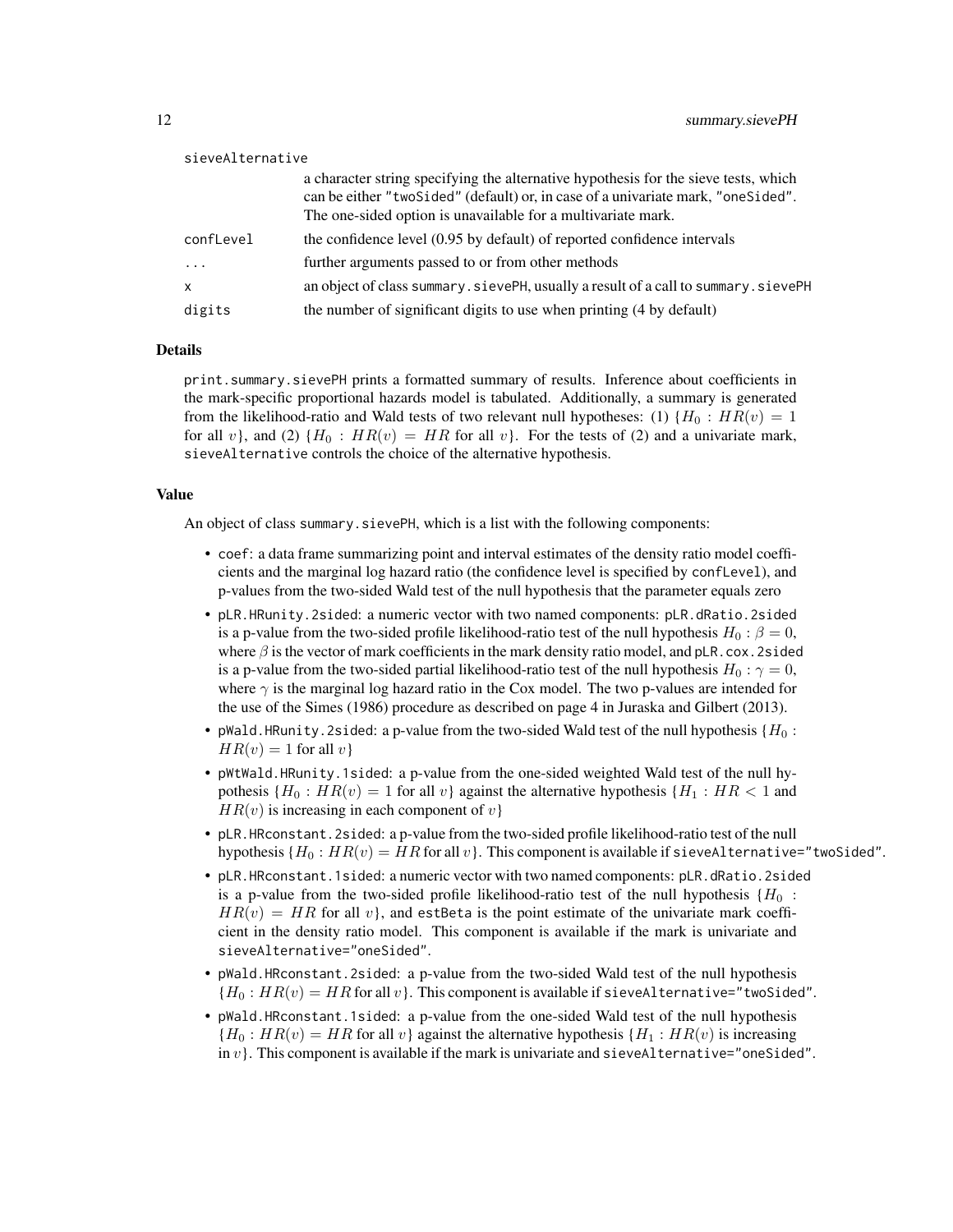- <span id="page-12-0"></span>• te: a data frame summarizing point and interval estimates of the mark-specific treatment efficacy on the grid of mark values in markGrid (available if contrast="te"). The confidence level is specified by confLevel.
- hr: a data frame summarizing point and interval estimates of the mark-specific hazard ratio on the grid of mark values in markGrid (available if contrast="hr"). The confidence level is specified by confLevel.
- te: a data frame summarizing point and interval estimates of the mark-specific log hazard ratio on the grid of mark values in markGrid (available if contrast="loghr"). The confidence level is specified by confLevel.

#### References

Juraska, M. and Gilbert, P. B. (2013), Mark-specific hazard ratio model with multivariate continuous marks: an application to vaccine efficacy. *Biometrics* 69(2):328–337.

#### See Also

#### [sievePH](#page-3-1)

#### Examples

```
n < -500tx \leq rep(0:1, each=n/2)
tm < -c(\text{resp}(n/2, 0.2), \text{resp}(n/2, 0.2 * \text{ exp}(-0.4)))cens \le runif(n, 0, 15)
eventTime <- pmin(tm, cens, 3)
eventInd <- as.numeric(tm <= pmin(cens, 3))
mark1 <- ifelse(eventInd==1, c(rbeta(n/2, 2, 5), rbeta(n/2, 2, 2)), NA)
mark2 <- ifelse(eventInd==1, c(rbeta(n/2, 1, 3), rbeta(n/2, 5, 1)), NA)
# fit a model with a bivariate mark
fit <- sievePH(eventTime, eventInd, data.frame(mark1, mark2), tx)
sfit <- summary(fit, markGrid=matrix(c(0.3, 0.3, 0.6, 0.3, 0.3, 0.6, 0.6, 0.6),
                                      ncol=2, byrow=TRUE))
# print the formatted summary
sfit
# treatment efficacy estimates on the grid
sfit$te
```
<span id="page-12-1"></span>testDensRatioGOF *Goodness-of-Fit Test of the Validity of a Univariate or Multivariate Mark Density Ratio Model*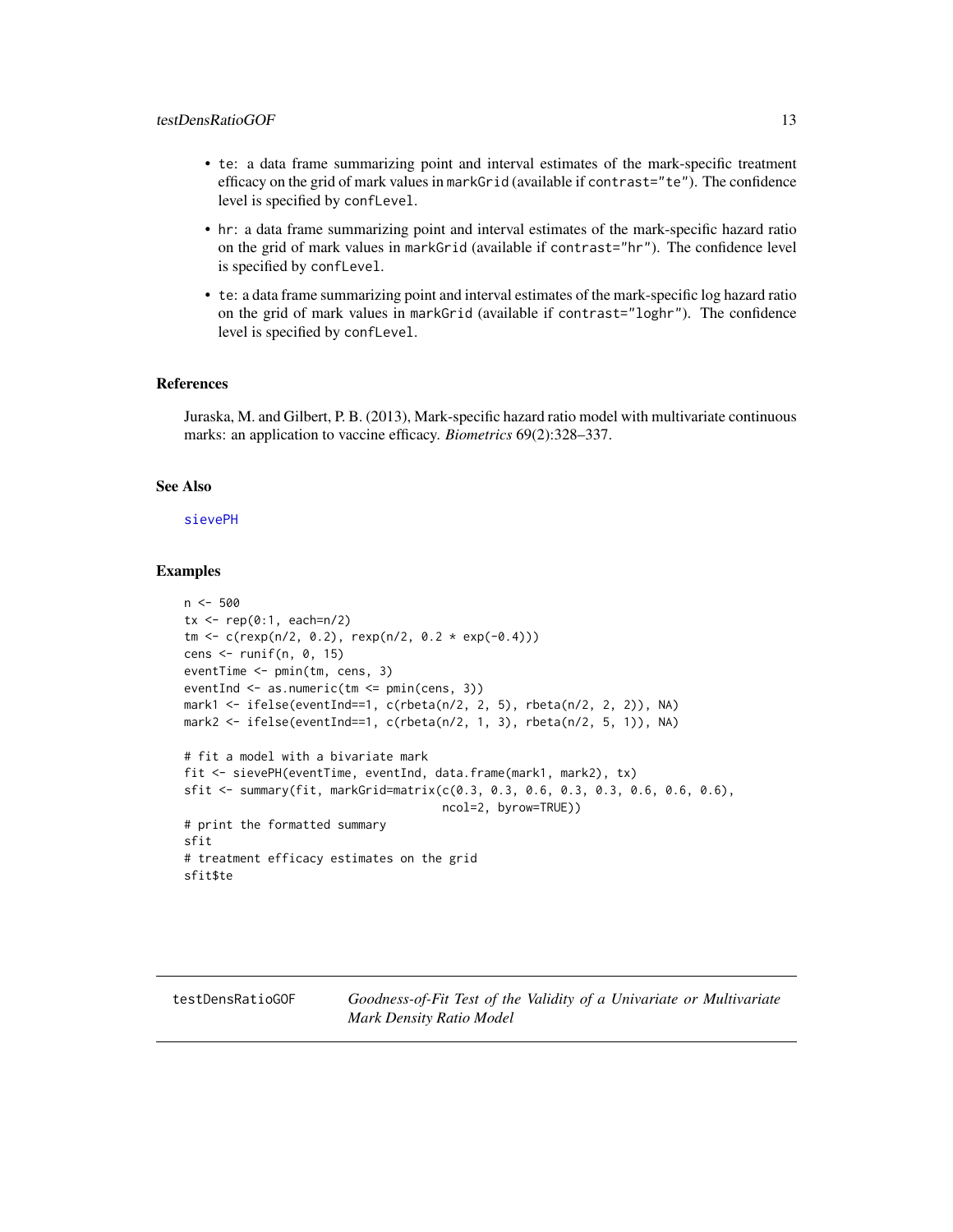#### **Description**

testDensRatioGoF implements the complete-case goodness-of-fit test of Qin and Zhang (1997) for evaluating the validity of the specified mark density ratio model used for modeling a component of the mark-specific hazard ratio model in Juraska and Gilbert (2013). Multivariate marks are accommodated. Subjects who experienced the event of interest but their mark is missing are discarded.

#### Usage

```
testDensRatioGOF(
  eventInd,
 mark,
  tx,
  DRcoef = NULL,
 DRlambda = NULL,
  iter = 1000
)
```
#### Arguments

| eventInd | a numeric vector indicating the event of interest (1 if event, 0 if right-censored)                                                                                                                                                                    |
|----------|--------------------------------------------------------------------------------------------------------------------------------------------------------------------------------------------------------------------------------------------------------|
| mark     | either a numeric vector specifying a univariate continuous mark or a data frame<br>specifying a multivariate continuous mark. For subjects with a right-censored<br>time-to-event, the value(s) in mark should be set to NA.                           |
| tx       | a numeric vector indicating the treatment group (1 if treatment, 0 if placebo)                                                                                                                                                                         |
| DRcoef   | a numeric vector of the coefficients $\phi$ in the weight function $g(v, \phi) = \exp{\{\phi^T(1, v)\}}$<br>in the density ratio model. If NULL (default), the maximum profile likelihood es-<br>timates (Qin, 1998) of the coefficients are computed. |
| DRlambda | the Lagrange multiplier in the profile score functions for $\phi$ (that arises by pro-<br>filing out the nuisance parameter). If NULL (default), the maximum profile like-<br>lihood estimate (Qin, 1998) of the Lagrange multiplier is computed.      |
| iter     | the number of bootstrap iterations (1000 by default)                                                                                                                                                                                                   |

#### Details

testDensRatioGoF performs a goodness-of-fit test for the exponential form of the weight function, i.e.,  $g(v, \phi) = \exp{\{\phi^T(1, v)\}}$ . Other weight functions are not considered.

#### Value

Returns a list containing the following components:

- teststat: the value of the Kolmogorov-Smirnov-type test statistic
- pval: the bootstrap p-value from the Kolmogorov-Smirnov-type test of validity of the mark density ratio model
- DRcoef: the input object if different from NULL or a numeric vector of estimates of coefficients  $\phi$  in the weight function  $g(v, \phi)$  in the density ratio model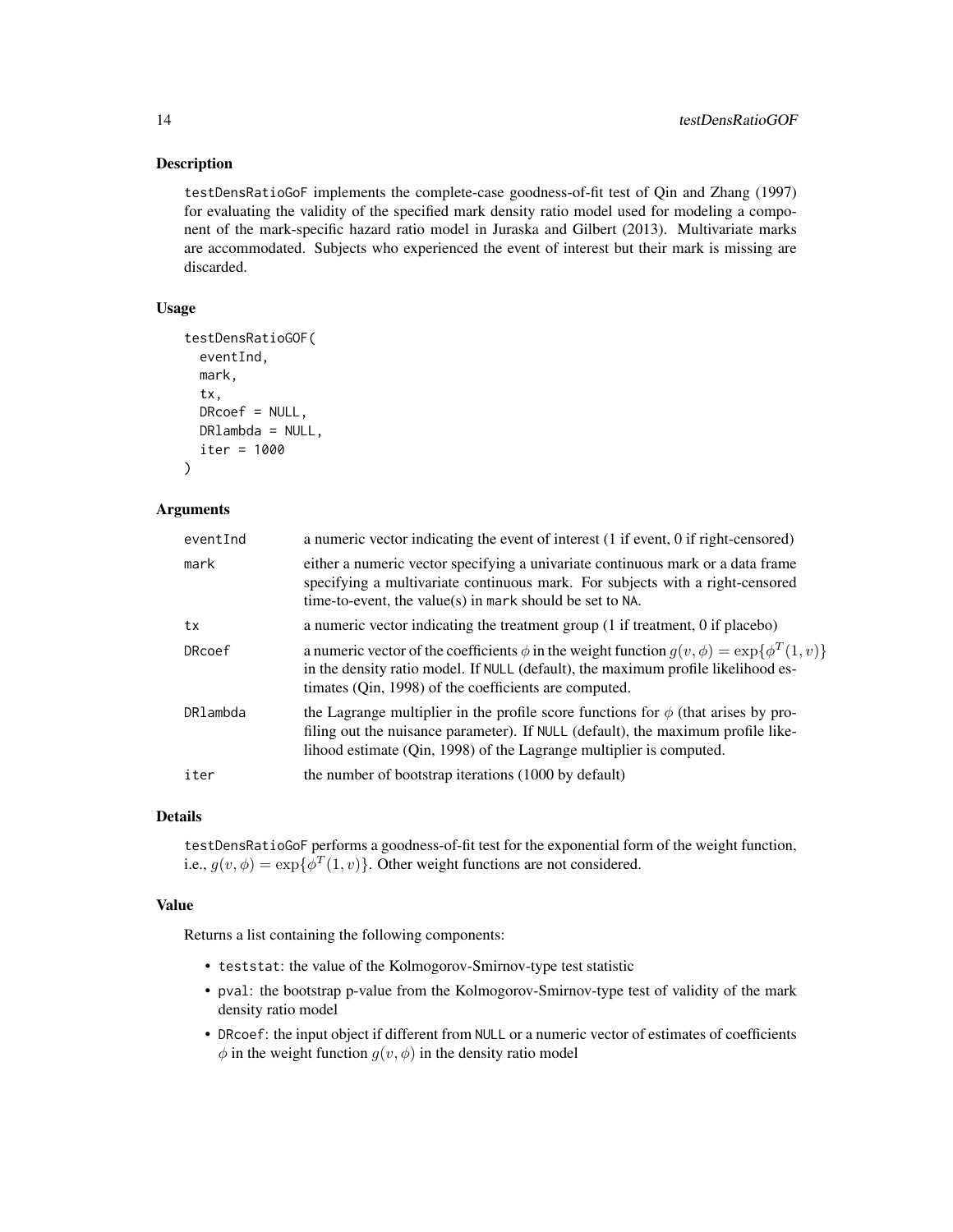<span id="page-14-0"></span>• DRlambda: the input object if different from NULL or an estimate of the Lagrange multiplier in the profile score functions for  $\phi$ 

#### References

Qin, J., & Zhang, B. (1997). A goodness-of-fit test for logistic regression models based on casecontrol data. *Biometrika*, 84(3), 609-618.

Juraska, M. and Gilbert, P. B. (2013), Mark-specific hazard ratio model with multivariate continuous marks: an application to vaccine efficacy. *Biometrics* 69(2):328-337.

Qin, J. (1998), Inferences for case-control and semiparametric two-sample density ratio models. *Biometrika* 85, 619-630.

#### Examples

```
n < -500tx \leq rep(0:1, each=n/2)
tm <- c(rexp(n/2, 0.2), rexp(n/2, 0.2 * exp(-0.4)))
cens \le runif(n, 0, 15)
eventTime <- pmin(tm, cens, 3)
eventInd <- as.numeric(tm <= pmin(cens, 3))
mark1 <- ifelse(eventInd==1, c(rbeta(n/2, 2, 5), rbeta(n/2, 2, 2)), NA)
mark2 <- ifelse(eventInd==1, c(rbeta(n/2, 1, 3), rbeta(n/2, 5, 1)), NA)
# test goodness-of-fit for a univariate mark
testDensRatioGOF(eventInd, mark1, tx, iter=20)
# test goodness-of-fit for a bivariate mark
testDensRatioGOF(eventInd, data.frame(mark1, mark2), tx, iter=20)
```
<span id="page-14-1"></span>testIndepTimeMark *Kolmogorov-Smirnov-Type Test of Conditional Independence between the Time-to-Event and a Multivariate Mark Given Treatment*

#### **Description**

A nonparametric Komogorov-Smirnov-type test of the null hypothesis that the time-to-event T and a possibly multivariate mark V are conditionally independent given treatment  $Z$  as described in Juraska and Gilbert (2013). The conditional independence is a necessary assumption for parameter identifiability in the time-independent density ratio model. A bootstrap algorithm is used to compute the p-value.

#### Usage

testIndepTimeMark(data, iter = 1000)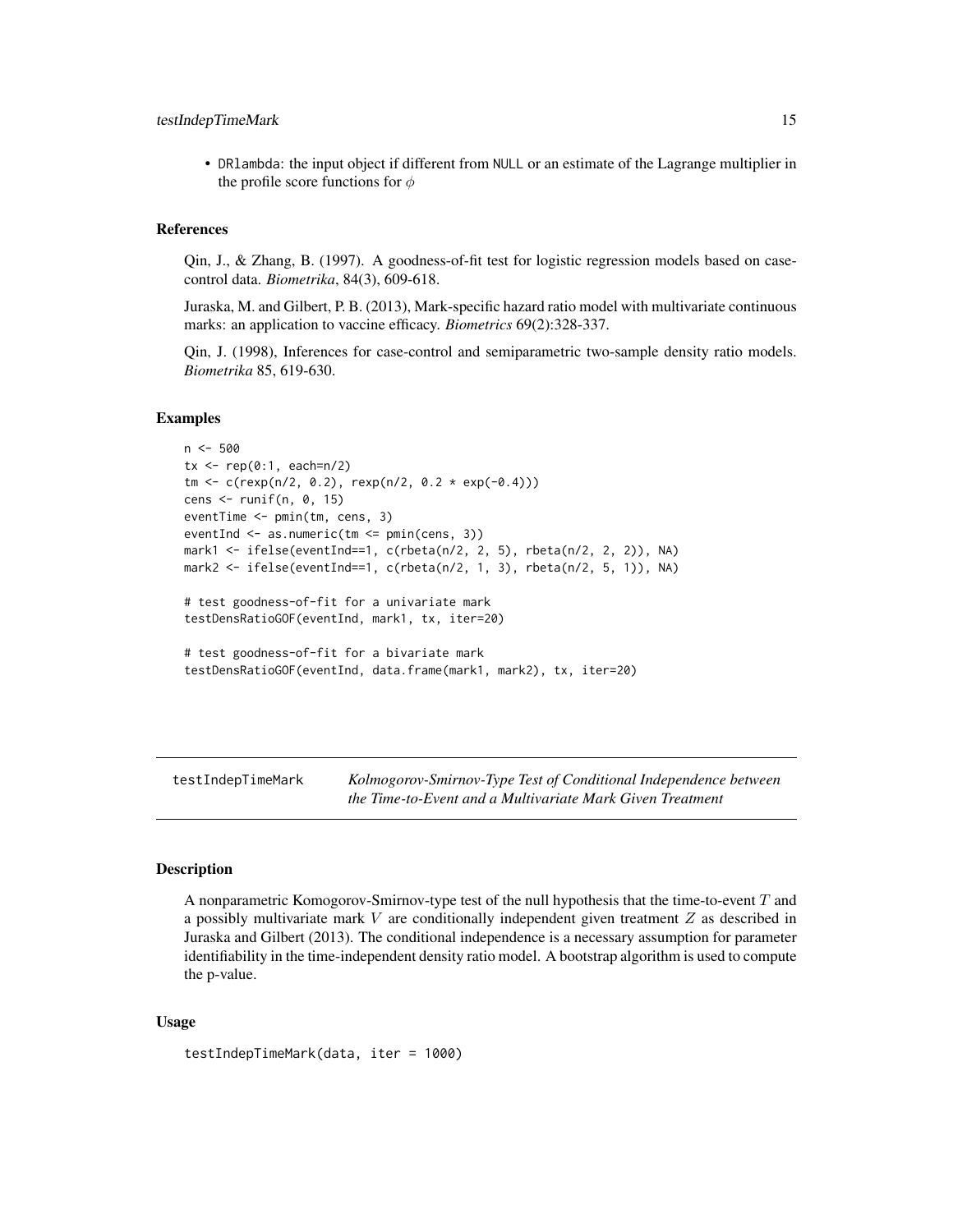#### Arguments

| data | a data frame restricted to subjects in a given treatment group with the following<br>columns (in this order): the observed right-censored time to the event of interest,<br>the event indicator (1 if event, 0 if right-censored), and the mark variable (one<br>column for each component, if multivariate) |
|------|--------------------------------------------------------------------------------------------------------------------------------------------------------------------------------------------------------------------------------------------------------------------------------------------------------------|
| iter | the number of bootstrap iterations (1000 by default) used for computing the p-<br>value                                                                                                                                                                                                                      |

#### Details

The test statistic is the supremum of the difference between the estimated conditional joint cumulative distribution function (cdf) of  $(T, V)$  given Z and the product of the estimated conditional cdfs of  $T$  and  $V$  given  $Z$ . The joint cdf is estimated by the nonparametric maximum likelihood estimator developed by Huang and Louis (1998). The marginal cdf of  $T$  is estimated as one minus the Kaplan-Meier estimator for the conditional survival function of  $T$ , and the cdf of  $V$  is estimated as the empirical cdf of the observed values of  $V$ . A bootstrap algorithm is used to compute the p-value.

#### Value

Returns the bootstrap p-value from the test of conditional independence between  $T$  and  $V$  given  $Z$ .

#### References

Juraska, M. and Gilbert, P. B. (2013), Mark-specific hazard ratio model with multivariate continuous marks: an application to vaccine efficacy. *Biometrics* 69(2):328–337.

Huang, Y. and Louis, T. (1998), Nonparametric estimation of the joint distribution of survival time and mark variables. *Biometrika* 85, 785–798.

#### Examples

```
n <- 500
tx < - rep(0:1, each=n/2)tm < c(rexp(n/2, 0.2), rexp(n/2, 0.2 * exp(-0.4)))cens <- runif(n, 0, 15)
eventTime <- pmin(tm, cens, 3)
eventInd <- as.numeric(tm <= pmin(cens, 3))
mark1 <- ifelse(eventInd==1, c(rbeta(n/2, 2, 5), rbeta(n/2, 2, 2)), NA)
mark2 <- ifelse(eventInd==1, c(rbeta(n/2, 1, 3), rbeta(n/2, 5, 1)), NA)
# perform the test for a univariate mark in the placebo group
testIndepTimeMark(data.frame(eventTime, eventInd, mark1)[tx==0, ], iter=20)
# perform the test for a bivariate mark in the placebo group
testIndepTimeMark(data.frame(eventTime, eventInd, mark1, mark2)[tx==0, ], iter=20)
```